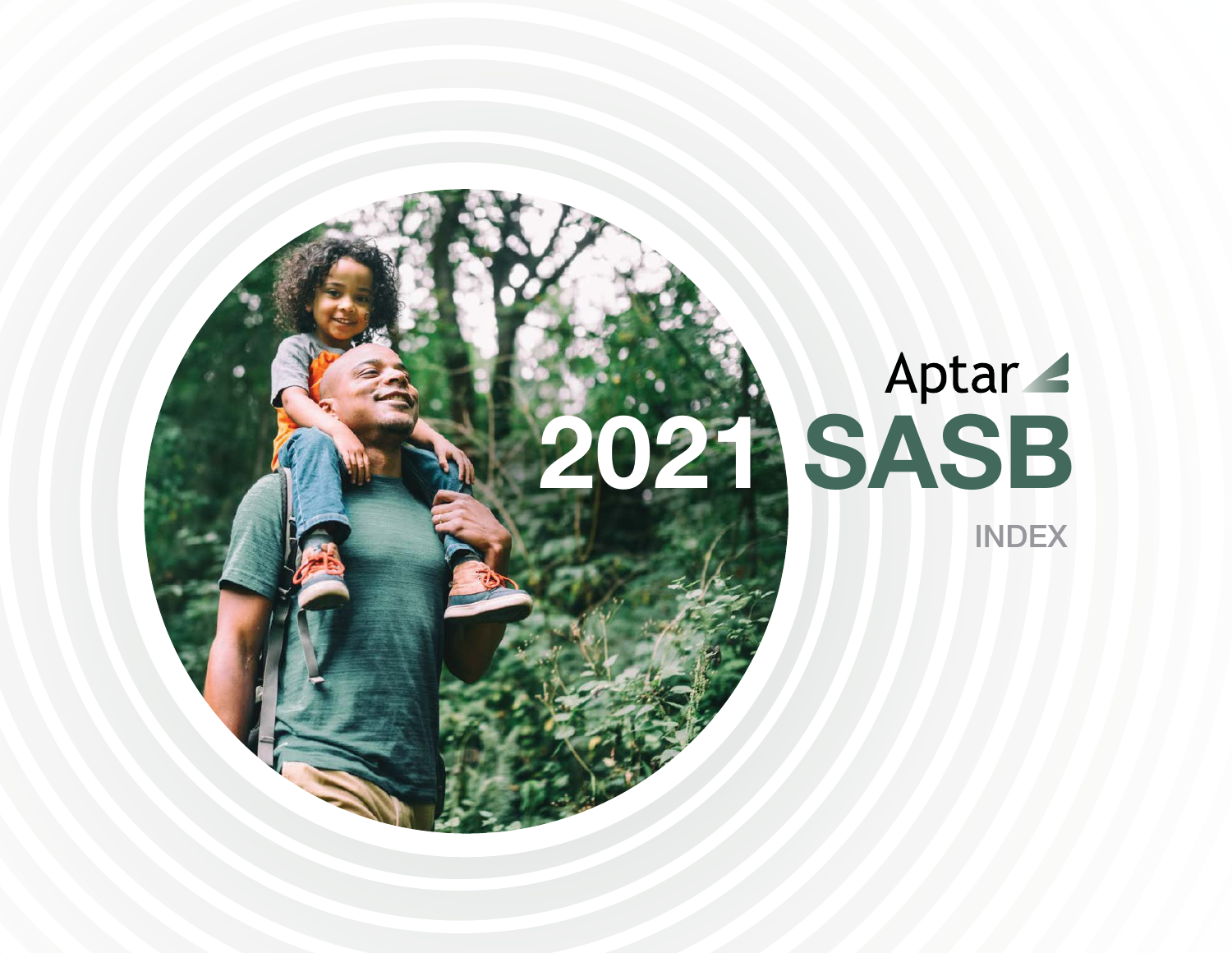

# Aptar 2021 SASB Index

The Sustainability Accounting Standards Board (SASB) categorizes Aptar within its Containers and Packaging Industry, under its Sustainable Industry Classification System (SICS).

Our SASB is a supplement to our [2021 Corporate Sustainability Report and GRI Index](http://aptar.com/esg/reporting-center/sustainability-reports/). This report highlights activities across Aptar global operations from January 1 through December 31, 2021. Our scope encompasses initiatives undertaken by Aptar and its subsidiaries during the calendar year unless otherwise indicated and data given within this report mirrors information given within our most recent sustainability report and/or CDP responses. Relevant links are provided.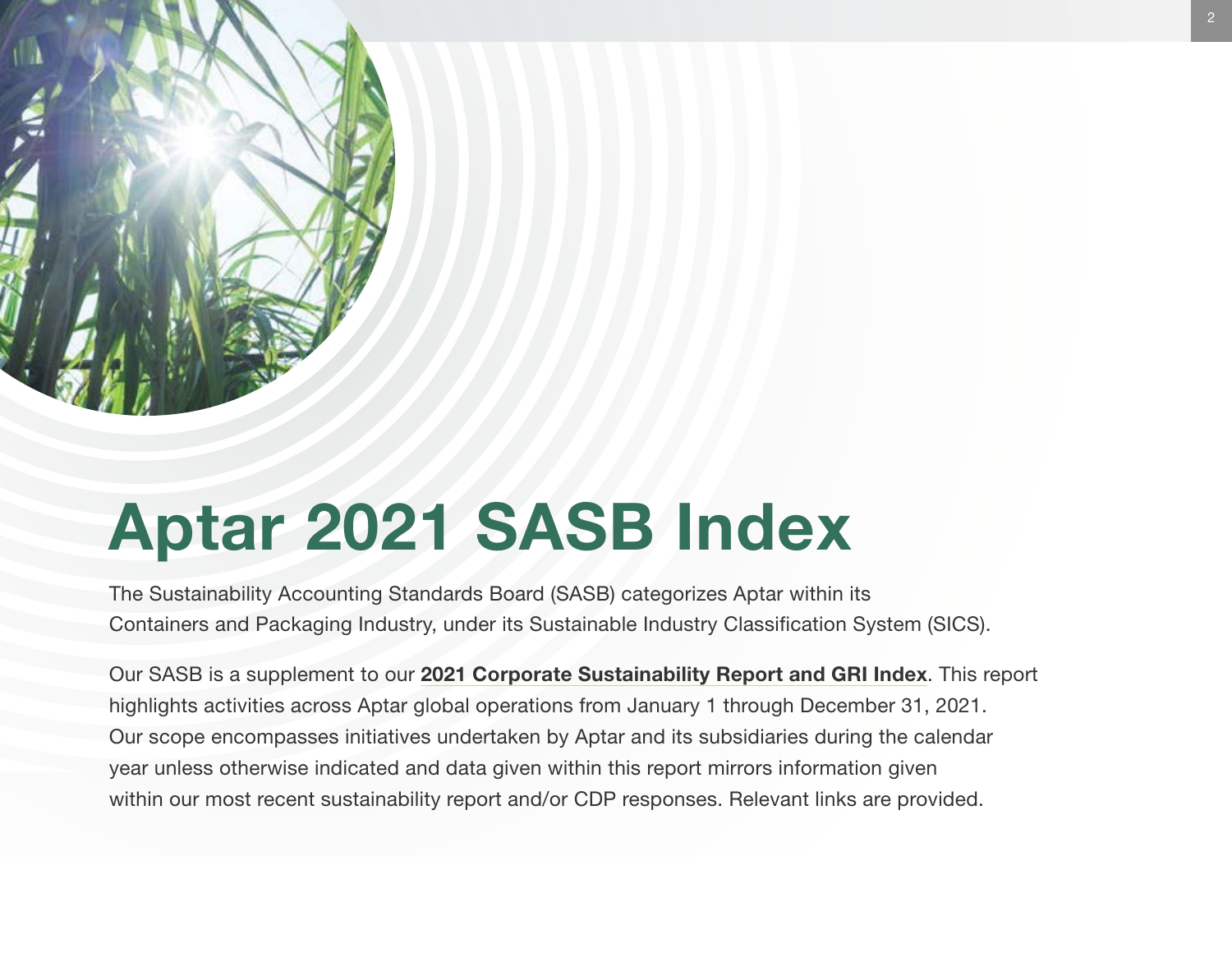### Greenhouse Gas Emissions

| <b>SASB Code</b>    | <b>Metric</b>                                                                                  | <b>Data/Response</b>                                                                                                                                                                                                                                                                                                                                                                                                                                                                                                                                                                                                                                                                                                                                                                                                                                                                                                    |
|---------------------|------------------------------------------------------------------------------------------------|-------------------------------------------------------------------------------------------------------------------------------------------------------------------------------------------------------------------------------------------------------------------------------------------------------------------------------------------------------------------------------------------------------------------------------------------------------------------------------------------------------------------------------------------------------------------------------------------------------------------------------------------------------------------------------------------------------------------------------------------------------------------------------------------------------------------------------------------------------------------------------------------------------------------------|
| <b>RT-CP-110a.1</b> |                                                                                                |                                                                                                                                                                                                                                                                                                                                                                                                                                                                                                                                                                                                                                                                                                                                                                                                                                                                                                                         |
|                     | Gross global Scope 1 emissions,<br>percentage covered under<br>emissions-limiting regulations. | Gross global Scope 1 emissions in 2021: 23,921 metric tons CO <sub>2</sub> e<br>In 2021, we achieved a significant reduction (74%) in absolute Scope 1+2 GHG<br>emission from 2019 baseline, surpassing our set Science Based Targets (SBT) for<br>emissions reductions well below the 2 °C scenario. In 2022, we are working toward<br>new Scope 1 and Scope 2 absolute emission reduction goals aligned to 1.5 °C<br>scenario. As of June 2022, we are in process of updating our Scope 1 and Scope<br>2 targets with Science Based Targets initiative (SBTi). We expect validation of our<br>new direction by the end of 2022.                                                                                                                                                                                                                                                                                       |
|                     |                                                                                                | At year-end 2021, 96% of our total electricity consumption was from renewable<br>energy sources, which is well ahead of our 2021 target and on track to achieve<br>100% by 2030 targets. We also improved our Scope 3 emissions calculations.<br>We engaged approximately 40% of our suppliers by the end of 2021 on their<br>emissions reduction efforts, including transportation, raw materials production and<br>travel through EcoVadis. We report on our supplier engagement annually through<br>the CDP climate change questionnaire, which gives every participating company<br>a Supplier Engagement Rating (SER), and through our own EcoVadis assessment.<br>In both 2020 and 2021, we received A rating on our SER performance and were<br>recognized on the Supplier Engagement Leaderboard by CDP for working with our<br>suppliers on governance, targets, Scope 3 emissions and value chain engagement. |
|                     |                                                                                                | Aptar discloses Scope 1, 2 & 3 emissions data on our annual Sustainability Report<br>and CDP Climate Change Response. For recent information, please visit the<br>relevant links below.                                                                                                                                                                                                                                                                                                                                                                                                                                                                                                                                                                                                                                                                                                                                 |
|                     |                                                                                                | 2021 Sustainability Report and GRI Index (PDF pages: 7 and 53-56)                                                                                                                                                                                                                                                                                                                                                                                                                                                                                                                                                                                                                                                                                                                                                                                                                                                       |
|                     |                                                                                                | <b>CDP Climate Change 2021 Response</b>                                                                                                                                                                                                                                                                                                                                                                                                                                                                                                                                                                                                                                                                                                                                                                                                                                                                                 |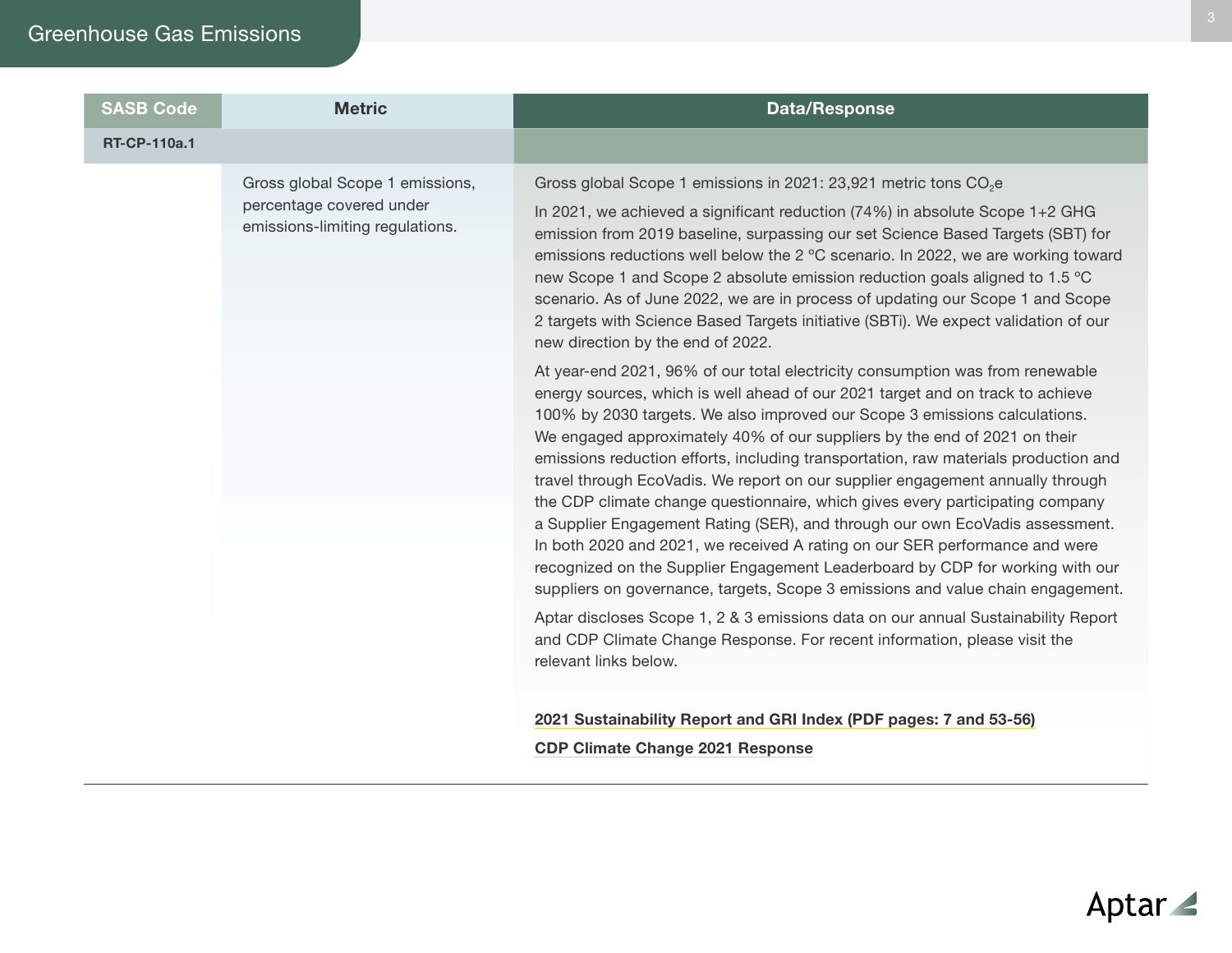#### SASB Code **Metric** Metric **Data/Response**

#### RT-CP-110a.2

Discussion of long-term and short-term strategy or plan to manage Scope 1 emissions, emissions reduction targets, and an analysis of performance against those targets.

Aptar formalized science-based targets (SBTs) in 2020, setting a Scope 1 + Scope 2 emissions reduction goal in line with "Well-Below 2 ºCelsius (WB2ºC)", a Scope 3 emissions reduction goal in line with "2 ºCelsius (2 ºC)", and a goal to increase the sourcing of renewable electricity from 57% in 2019 to 100% by 2030. This sciencebased approach incorporates direction emissions from Aptar's own electricity, fuel oil, natural gas, and refrigerant usage (Scope 1 + 2), as well as emissions from operations within the value chain, including transportation of goods, raw materials, business travel and commuting (Scope 3).

At year-end 2020, Aptar had already surpassed the WB2ºC target, with a 57% reduction of Scope 1 + Scope 2. At year-end 2021 we achieved a 74% reduction of Scope 1 + Scope 2 as compared to the 2019 baseline. For this reason, as of June 2022, we are in-process of formally updating, with the Science Based Targets initiative (SBTi), the Scope 1 + Scope 2 target to align with the more aggressive "1.5 ºC Business Ambition". We expect validation of this new direction by the end of 2022.

Further, we are on track to achieve our renewable electricity target by 2030, with 96% of our electricity coming from renewable sources in 2021. While reductions in Scope 3 emissions are proving more difficult we are pleased with the progress we have made in improving in our ability to measure and calculate these emissions. This understanding will help inform our Scope 3 reduction strategies.

#### [2021 Sustainability Report and GRI Index \(PDF pages: 53-56\)](http://aptar.com/esg/reporting-center/sustainability-reports/)

[Energy Use and Reporting](https://www.aptar.com/esg/focus-areas/eco-efficient-operations/)

[CDP Climate Change 2021 Response](http://aptar.com/esg/reporting-center/cdp/)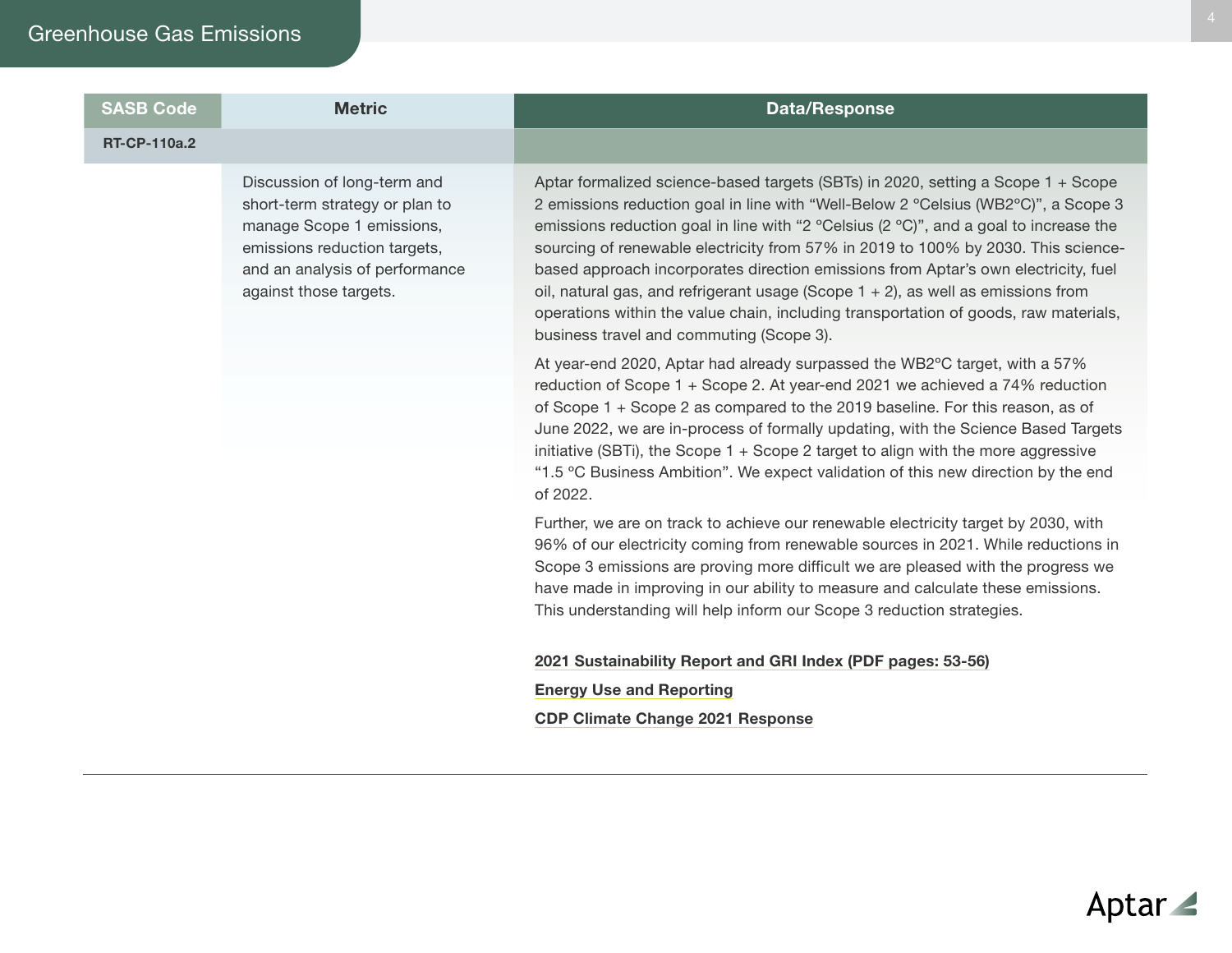# Air Quality

| <b>SASB Code</b>    | <b>Metric</b>                                                                                                                                                                     | <b>Data/Response</b>                                                                                                                                                                                                                                                                                                                                                                                                                                                                                                                                                                                                                                                                   |
|---------------------|-----------------------------------------------------------------------------------------------------------------------------------------------------------------------------------|----------------------------------------------------------------------------------------------------------------------------------------------------------------------------------------------------------------------------------------------------------------------------------------------------------------------------------------------------------------------------------------------------------------------------------------------------------------------------------------------------------------------------------------------------------------------------------------------------------------------------------------------------------------------------------------|
| <b>RT-CP-120a.1</b> |                                                                                                                                                                                   |                                                                                                                                                                                                                                                                                                                                                                                                                                                                                                                                                                                                                                                                                        |
|                     | Air emissions of the following<br>pollutants:<br>(1) $NO_x$ (excluding $N_yO$ )<br>(2) SO <sub>x</sub><br>(3) Volatile organic compounds<br>(VOCs)<br>(4) Particulate matter (PM) | Aptar considered GHGs emissions expressed as CO <sub>2</sub> equivalent including CO <sub>2</sub> ,<br>$CHa$ , N <sub>2</sub> O, HFCs, PFCs, SF <sub>6</sub> , NF <sub>3</sub> . The emission of nitrogen oxides and sulfur<br>oxides were calculated as CO <sub>2</sub> equivalent. Scope 1 total CO <sub>2</sub> edirect emissions<br>is 23,921 t CO <sub>2</sub> e (of which 22,564 from CO <sub>2</sub> , 23.00 from CH <sub>2</sub> , 18.00 from N <sub>2</sub> 0,<br>1,316 from HFCs), equal to 3.6% of the total GHG emissions. Calculations were<br>made according to the standard ISO 14064-1: 2019 Quantification and Reporting<br>of Greenhouse Gas Emissions and Removals. |
|                     |                                                                                                                                                                                   | 2021 Sustainability Report and GRI Index (PDF page: 56)                                                                                                                                                                                                                                                                                                                                                                                                                                                                                                                                                                                                                                |
|                     |                                                                                                                                                                                   | <b>CDP Climate Change 2021 Response</b><br>2021 Verification + Assurance Statement for Scope 1, 2 and 3 Emissions                                                                                                                                                                                                                                                                                                                                                                                                                                                                                                                                                                      |
|                     |                                                                                                                                                                                   |                                                                                                                                                                                                                                                                                                                                                                                                                                                                                                                                                                                                                                                                                        |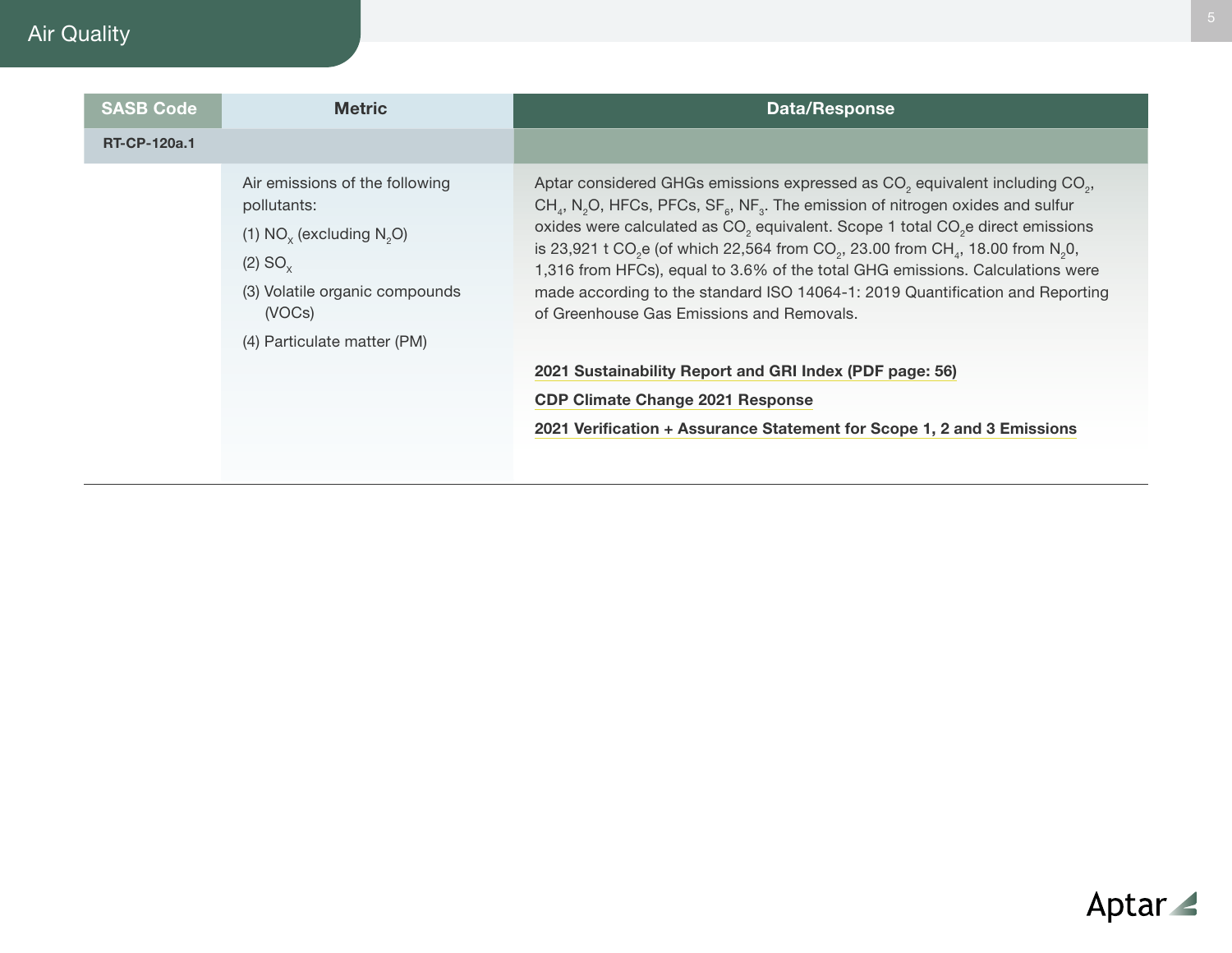# Energy Management

| <b>SASB Code</b>    | <b>Metric</b>                                                                                                                     | <b>Data/Response</b>                                                                                                                                                                                                                                                                                                                                                                                                                                                                                                                                                                                                                                                                                          |
|---------------------|-----------------------------------------------------------------------------------------------------------------------------------|---------------------------------------------------------------------------------------------------------------------------------------------------------------------------------------------------------------------------------------------------------------------------------------------------------------------------------------------------------------------------------------------------------------------------------------------------------------------------------------------------------------------------------------------------------------------------------------------------------------------------------------------------------------------------------------------------------------|
| <b>RT-CP-130a.1</b> |                                                                                                                                   |                                                                                                                                                                                                                                                                                                                                                                                                                                                                                                                                                                                                                                                                                                               |
|                     | Total energy consumed<br>(1)<br>(2) Percentage grid electricity<br>Percentage renewable<br>(3)<br>(4) Total self-generated energy | In 2021,<br>(1) Total energy consumption:<br>a. total electricity: 563,259,099 KWH;<br>b. total natural gas and fuels: 108,790,426 KWH<br>(2) Percentage grid electricity: All purchased electricity is sourced from the<br>grid. Aptar does not include self-generated electricity.<br>(3) Percentage of global electricity consumption coming from renewable<br>sources: 96%.<br>As a part of our science-based targets, Aptar is investigating ways to increase<br>our renewable energy purchases. A list of Aptar sites sourcing renewable energy<br>and additional information about our energy consumption can be found within<br>our GRI Index.<br>Total self-generated energy: Not applicable.<br>(4) |
|                     |                                                                                                                                   | 2021 Sustainability Report and GRI Index (PDF pages: 49, 50 & 56)                                                                                                                                                                                                                                                                                                                                                                                                                                                                                                                                                                                                                                             |
|                     |                                                                                                                                   | <b>CDP Climate Change 2021 Response</b>                                                                                                                                                                                                                                                                                                                                                                                                                                                                                                                                                                                                                                                                       |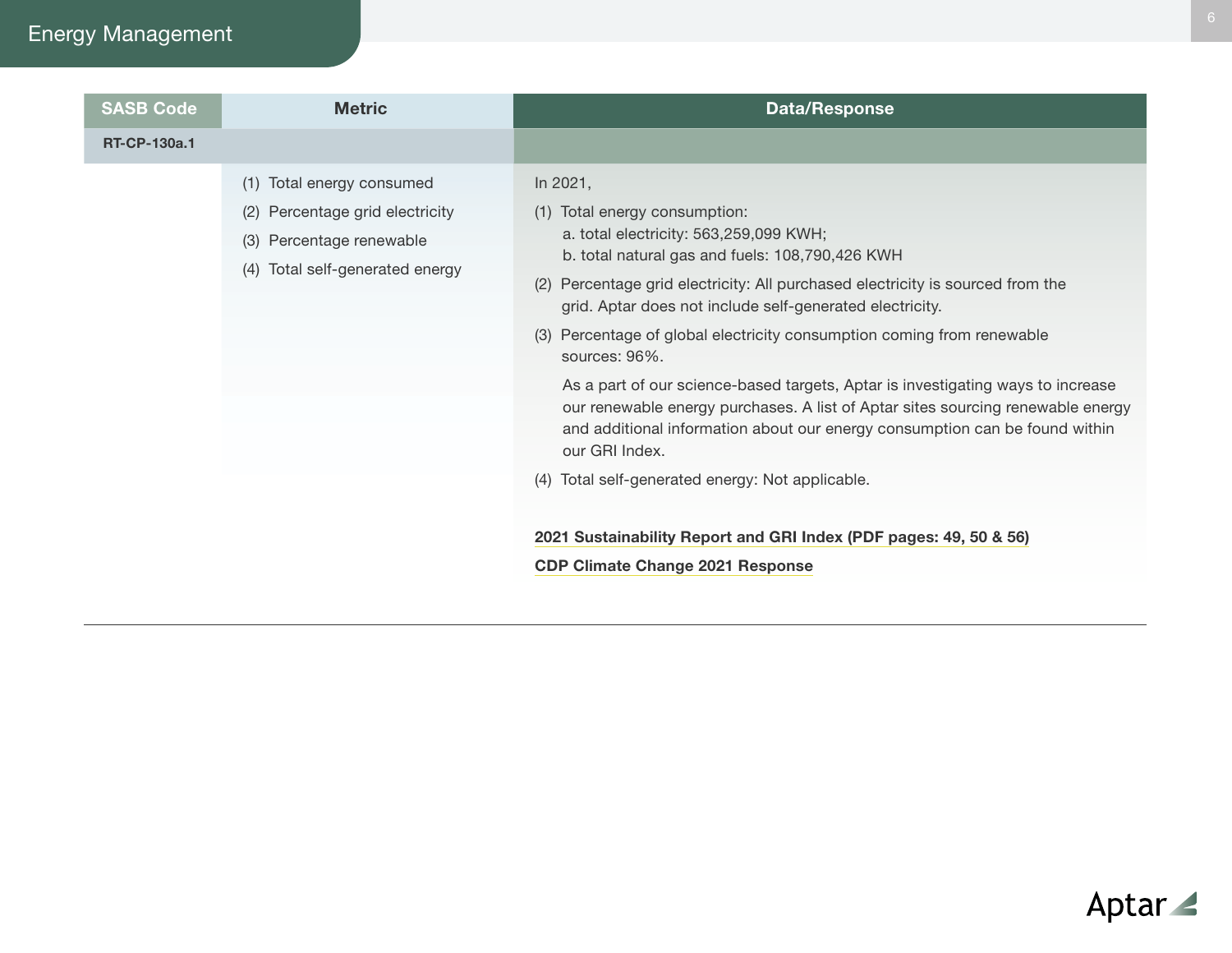# Water Management

| <b>SASB Code</b>    | <b>Metric</b>                                         | <b>Data/Response</b>                                                                                                                                                                                                                                                                                                                                                                                                                                                                                                                                                                                                                                                             |
|---------------------|-------------------------------------------------------|----------------------------------------------------------------------------------------------------------------------------------------------------------------------------------------------------------------------------------------------------------------------------------------------------------------------------------------------------------------------------------------------------------------------------------------------------------------------------------------------------------------------------------------------------------------------------------------------------------------------------------------------------------------------------------|
| <b>RT-CP-140a.1</b> |                                                       |                                                                                                                                                                                                                                                                                                                                                                                                                                                                                                                                                                                                                                                                                  |
|                     | (1) Total water withdrawn                             | In 2021,                                                                                                                                                                                                                                                                                                                                                                                                                                                                                                                                                                                                                                                                         |
|                     | (2) Total water consumed,                             | (1) Total water withdrawn: 3,991 megaliters                                                                                                                                                                                                                                                                                                                                                                                                                                                                                                                                                                                                                                      |
|                     | percentage of each in regions<br>with High or         | (2) Total water consumption: 109 megaliters                                                                                                                                                                                                                                                                                                                                                                                                                                                                                                                                                                                                                                      |
|                     | <b>Extremely High Baseline</b><br><b>Water Stress</b> | Water is not a high importance material indicator for us or a key raw material<br>component in our processes. Most of our manufacturing facilities have closed<br>loop water systems, and overall, Aptar sites consume less than 3% of our total<br>water withdrawal - total water consumption was 109 megaliters, down from<br>116 megaliters during the previous year. What we return to the system is often<br>even at a better and cleaner quality than what was drawn, due to our internal<br>closed loop and water treatment processes. Sites report water withdrawal<br>and discharge metrics on a monthly basis, and we respond to the CDP water<br>assessment annually. |
|                     |                                                       | We also monitor and report on water stress using the World Resources Institute's<br>Aqueduct Water Risk Atlas. Aptar has 20 manufacturing facilities that are currently<br>located in areas facing extremely high, high or medium water stress. We will repeat<br>the assessment and include all our recent acquisitions in advance of our CDP<br>water reporting in 2022 while using the newly launched EHStar metrics module,<br>which gives us increased visibility to our water data allowing for improvements                                                                                                                                                               |
|                     |                                                       | and progress tracking in future years. In 2020 we participated in a work group with<br>WBCSD to create and pilot a water circularity tool.                                                                                                                                                                                                                                                                                                                                                                                                                                                                                                                                       |

#### [2021 Sustainability Report and GRI Index \(PDF pages: 51-52\)](http://aptar.com/esg/reporting-center/sustainability-reports/)

#### [CDP Water Security 2021 Response](http://aptar.com/esg/reporting-center/cdp/)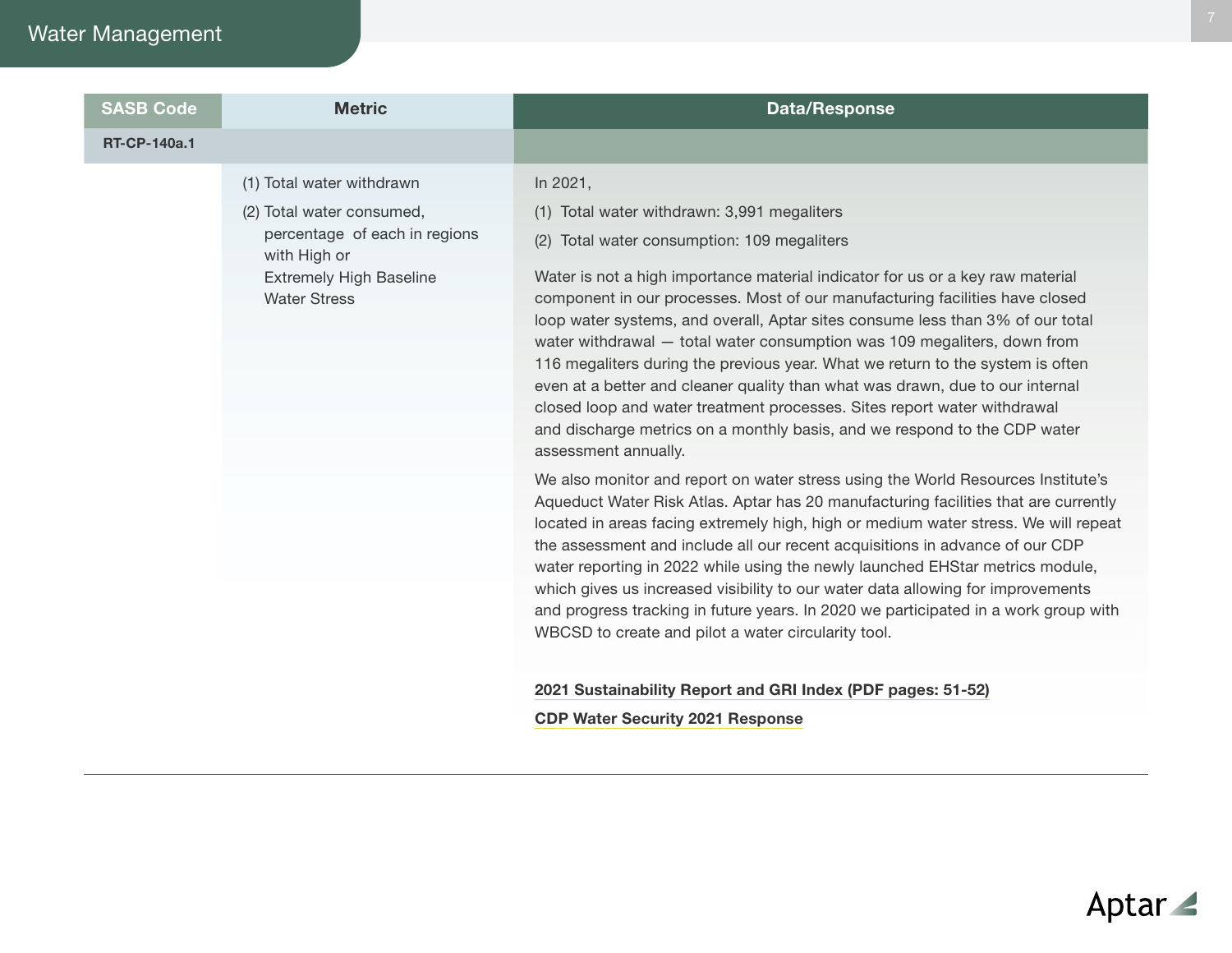# Water Management

| <b>SASB Code</b>    | <b>Metric</b>                                                                                                     | Data/Response                                                                                                                                                                                                                                                                                                                                                                                                                                                               |
|---------------------|-------------------------------------------------------------------------------------------------------------------|-----------------------------------------------------------------------------------------------------------------------------------------------------------------------------------------------------------------------------------------------------------------------------------------------------------------------------------------------------------------------------------------------------------------------------------------------------------------------------|
| <b>RT-CP-140a.2</b> |                                                                                                                   |                                                                                                                                                                                                                                                                                                                                                                                                                                                                             |
|                     | Description of water<br>management risks and<br>discussion of strategies and<br>practices to mitigate those risks | Water risks are assessed in alignment to the standards set by the Task Force for<br>Climate-Related Financial Disclosures (TCFD) and incorporated into our Enterprise<br>Risk Management processes. We do not anticipate significant risk due to water<br>stress because of our closed loop systems and contingency plans. Detailed<br>information about water management risks and strategies to mitigate those risks<br>can be found within the most recent CDP response. |
|                     |                                                                                                                   | 2021 Sustainability Report and GRI Index (PDF pages: 51-52)<br><b>CDP Water Security 2021 Response</b>                                                                                                                                                                                                                                                                                                                                                                      |
|                     |                                                                                                                   | Aptar's Task Force for Climate Related Financial Disclosures (TCFD)                                                                                                                                                                                                                                                                                                                                                                                                         |

#### RT-CP-140a.3

Number of incidents of non-compliance associated with water quality permits, standards, and regulations

There were no incidents of water related non-compliance within the reporting year.

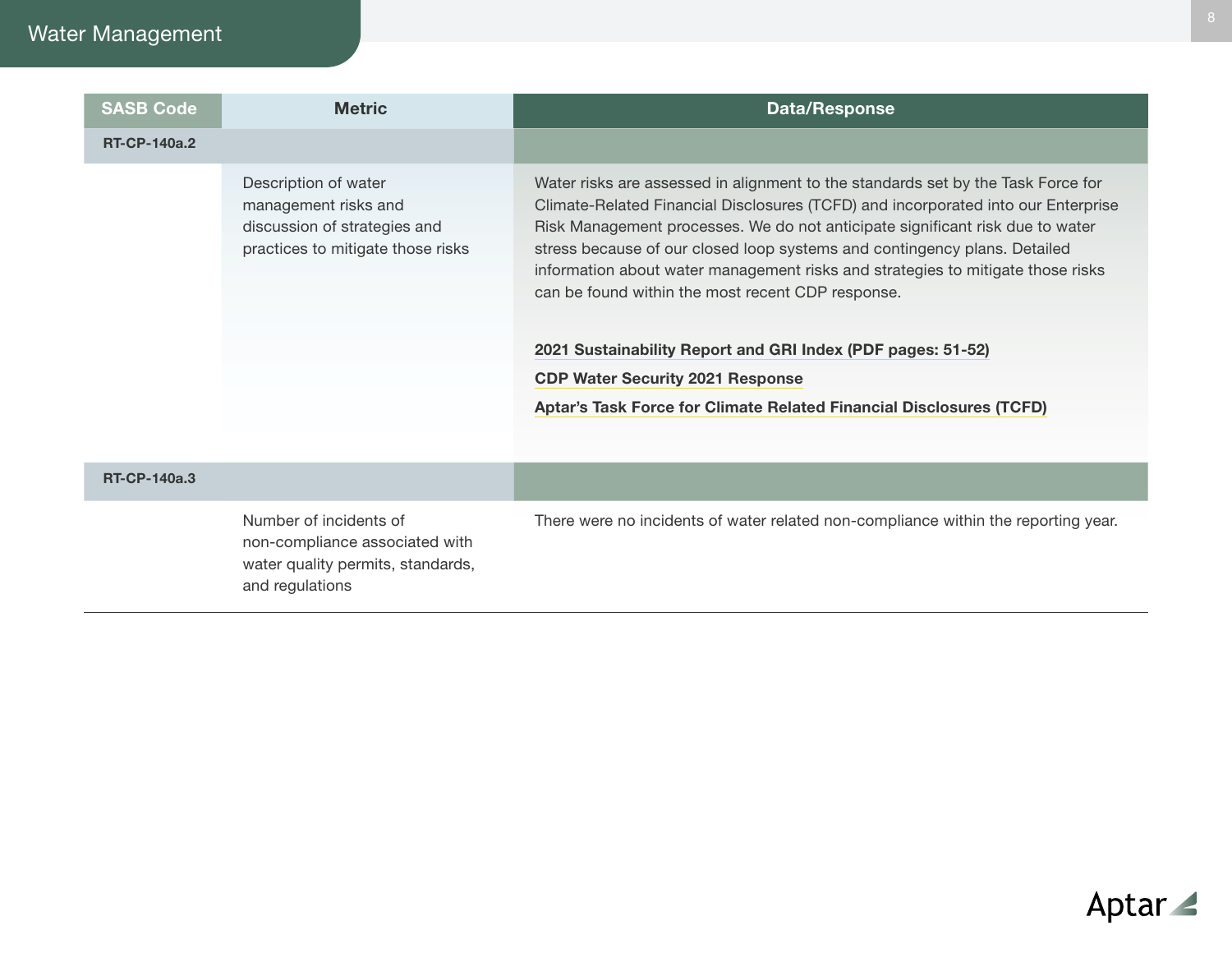# Waste Management

| <b>SASB Code</b>    | <b>Metric</b>                                               | <b>Data/Response</b>                                                                                                                                                                                                                                                                                                                                |
|---------------------|-------------------------------------------------------------|-----------------------------------------------------------------------------------------------------------------------------------------------------------------------------------------------------------------------------------------------------------------------------------------------------------------------------------------------------|
| <b>RT-CP-150a.1</b> |                                                             |                                                                                                                                                                                                                                                                                                                                                     |
|                     | Amount of hazardous waste<br>generated, percentage recycled | In 2021, total hazardous waste was 5,105 tons, accounting for 12 percent of<br>Aptar's total waste generation.                                                                                                                                                                                                                                      |
|                     |                                                             | Established in 2013, and based on the Zero Waste International Alliance protocol,<br>Aptar's internal Landfill Free program (LFF) encourages the reduction, reuse and<br>recycling of waste byproducts from our manufacturing processes. Since 2013,<br>the program has been a focus initiative that is integrated into our global strategy.        |
|                     |                                                             | The 2021 landfill free target was for at least 60 percent of all Aptar sites to be<br>certified as LFF. As of year-end 2021, we surpassed that target with 63 percent<br>of all sites certified to the LFF program. These sites have proven, by third-party<br>verification audit, to have at least 90 percent recycle/reuse of operational wastes. |
|                     |                                                             | Aptar collects data regarding waste disposal amounts from all locations globally on<br>a monthly basis, including total nonhazardous waste to landfill and total hazardous<br>waste. We monitor waste disposal avoidance in all sites. At year-end 2021, Aptar<br>achieved 83 percent disposal avoidance of operational wastes, surpassing our      |
|                     |                                                             | 2021 target of at least 80%. We are working with global partners to expand the<br>Landfill Free program to North and Southeast Asia where recycling opportunities<br>and waste tracking processes are less available.                                                                                                                               |
|                     |                                                             | 2021 Sustainability Report and GRI Index (PDF pages: 56-57)                                                                                                                                                                                                                                                                                         |
|                     |                                                             | <b>List of Landfill Free Certified Sites</b>                                                                                                                                                                                                                                                                                                        |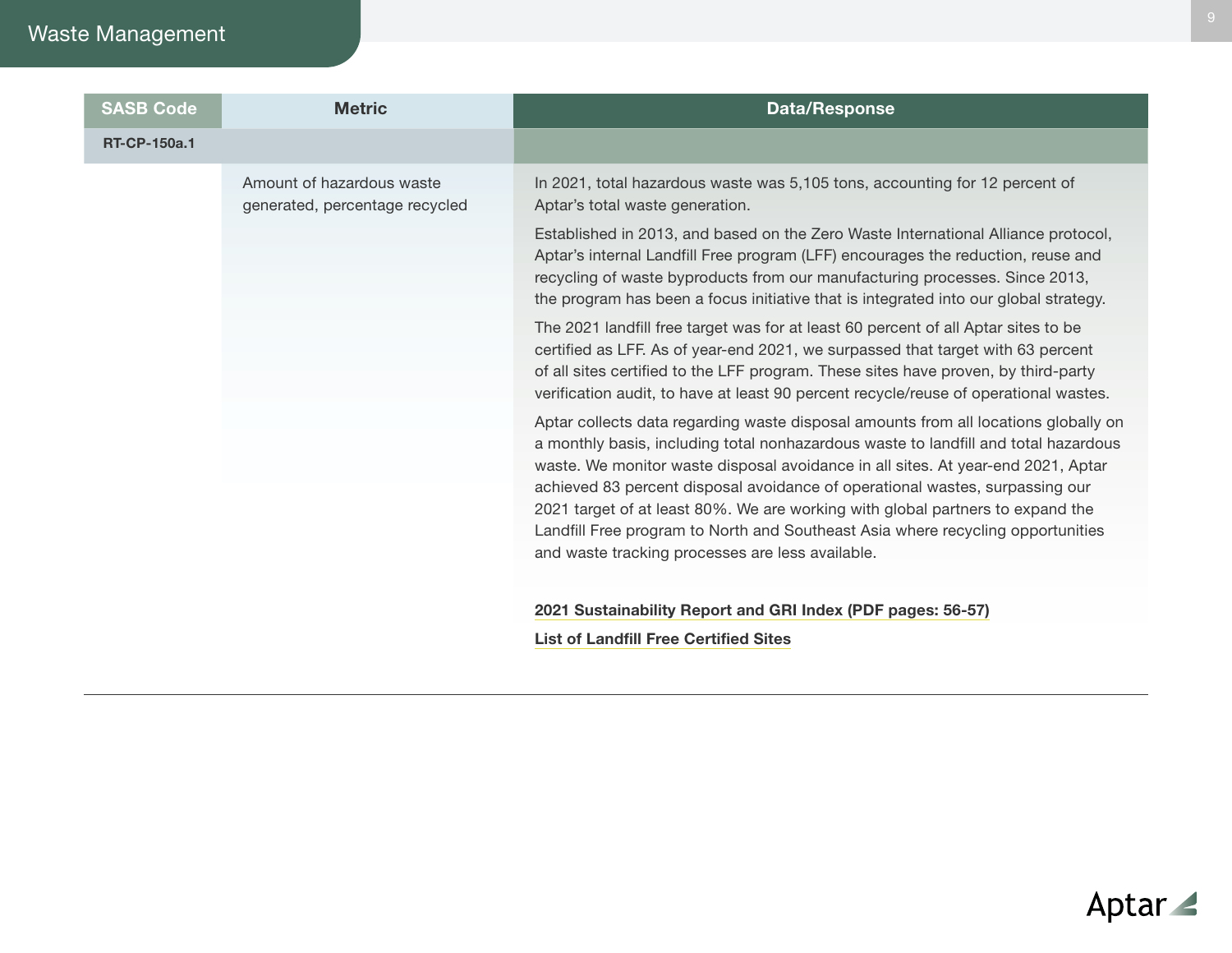# Product Safety

| <b>SASB Code</b>    | <b>Metric</b>                                                                                  | <b>Data/Response</b>                                                                                                                                                                                                                                                                                                                                                                                                                                                                                                                                                                                                                                                                                                                                                                                                                                                                                                                                                                                                                                                                                                                                                                                                                                                                                                                                                                                                                                                                                          |
|---------------------|------------------------------------------------------------------------------------------------|---------------------------------------------------------------------------------------------------------------------------------------------------------------------------------------------------------------------------------------------------------------------------------------------------------------------------------------------------------------------------------------------------------------------------------------------------------------------------------------------------------------------------------------------------------------------------------------------------------------------------------------------------------------------------------------------------------------------------------------------------------------------------------------------------------------------------------------------------------------------------------------------------------------------------------------------------------------------------------------------------------------------------------------------------------------------------------------------------------------------------------------------------------------------------------------------------------------------------------------------------------------------------------------------------------------------------------------------------------------------------------------------------------------------------------------------------------------------------------------------------------------|
| <b>RT-CP-250a.1</b> |                                                                                                |                                                                                                                                                                                                                                                                                                                                                                                                                                                                                                                                                                                                                                                                                                                                                                                                                                                                                                                                                                                                                                                                                                                                                                                                                                                                                                                                                                                                                                                                                                               |
|                     | Number of recalls issued, total<br>units recalled                                              | We did not issue any product recalls in the reporting year.                                                                                                                                                                                                                                                                                                                                                                                                                                                                                                                                                                                                                                                                                                                                                                                                                                                                                                                                                                                                                                                                                                                                                                                                                                                                                                                                                                                                                                                   |
| <b>RT-CP-250a.2</b> |                                                                                                |                                                                                                                                                                                                                                                                                                                                                                                                                                                                                                                                                                                                                                                                                                                                                                                                                                                                                                                                                                                                                                                                                                                                                                                                                                                                                                                                                                                                                                                                                                               |
|                     | Discussion of process to identify<br>and manage emerging materials<br>and chemicals of concern | Product Stewardship remains a high material topic as evidenced by the results of<br>Aptar's most recent materiality assessment. Designing products to reduce negative<br>environmental, health and safety impacts is critical. This includes:<br>• Phasing out chemicals of concern<br>Designing products to include more recycled or reclaimed content<br>• Sourcing efforts to increase recycled content in raw materials<br>Increasing reusability and recyclability<br>$\bullet$<br>Decreasing the product life cycle impact<br>$\bullet$<br>• Increasing efficiency of product use<br>Aptar maintains a Regulatory Policy, which states our commitment to improve the<br>quality, safety and environmental impact of our products. This policy is available on<br>the Aptar website.<br>Over the past few years, Aptar has taken a range of significant actions to eliminate<br>chemicals of concern within our own product lines. Materials identified for phase<br>out of Aptar products include: formaldehyde (POM), styrene (ABS, SAN), vinyl<br>chloride (PVC) and bisphenol A (PC, epoxy). Aptar has developed an internal<br>system with targets and KPIs to track progress towards the elimination of these<br>chemicals of concern. All Aptar products are assessed for health and safety<br>impacts and improvement.<br>For recent information, please visit the relevant links below.<br>2021 Sustainability Report and GRI Index (PDF pages: 30, 49)<br><b>Sustainable Product Solutions</b> |
|                     |                                                                                                | <b>Aptar Regulatory Policy</b>                                                                                                                                                                                                                                                                                                                                                                                                                                                                                                                                                                                                                                                                                                                                                                                                                                                                                                                                                                                                                                                                                                                                                                                                                                                                                                                                                                                                                                                                                |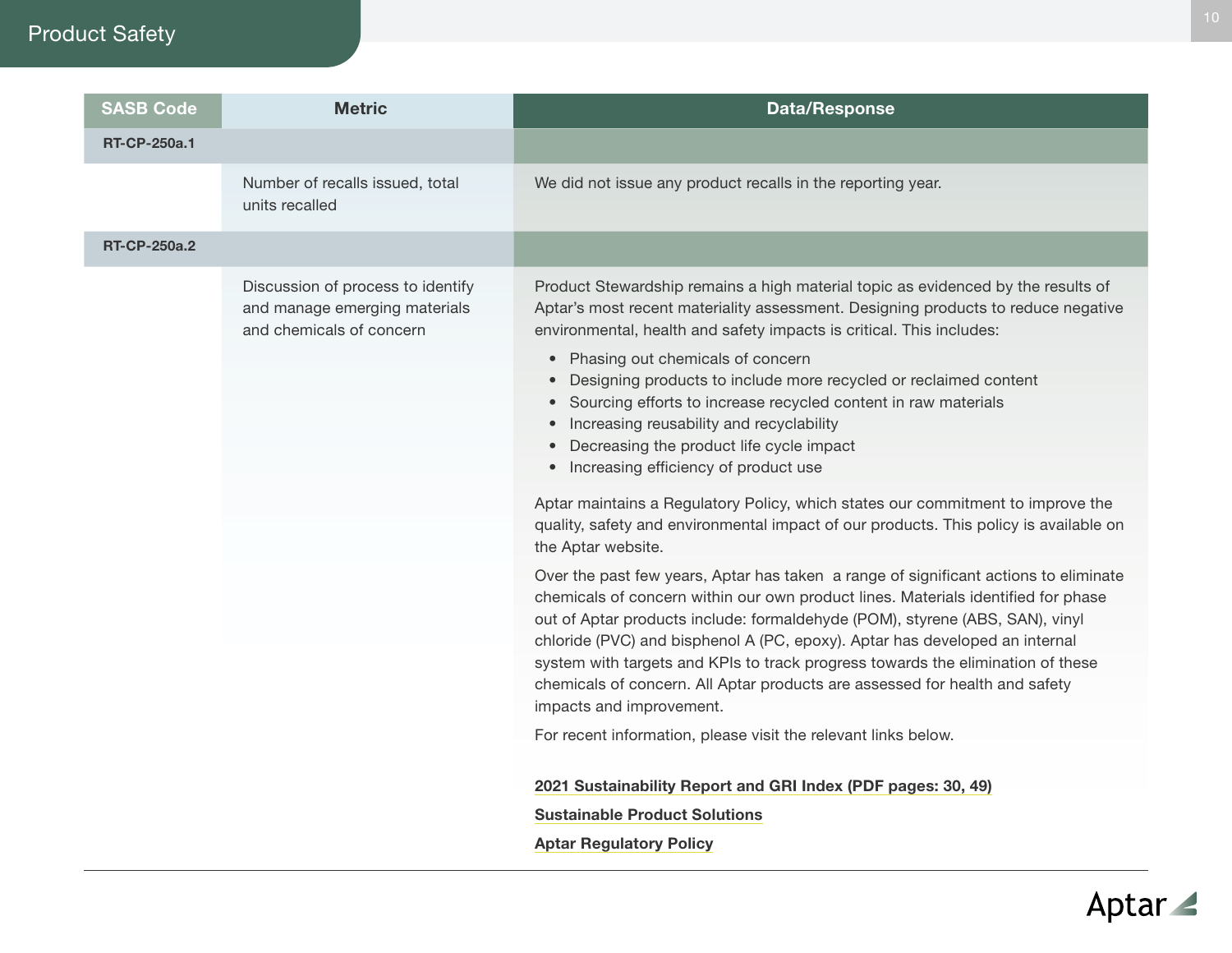| <b>SASB Code</b>    | <b>Metric</b>                                                                                                                       | <b>Data/Response</b>                                                                                                                                                                                                                                                                                                                                                                                                                                                                                                                                                                                                                                                                                                                                                                                                                                                                                                                                                                                                                                                                                                                                                         |
|---------------------|-------------------------------------------------------------------------------------------------------------------------------------|------------------------------------------------------------------------------------------------------------------------------------------------------------------------------------------------------------------------------------------------------------------------------------------------------------------------------------------------------------------------------------------------------------------------------------------------------------------------------------------------------------------------------------------------------------------------------------------------------------------------------------------------------------------------------------------------------------------------------------------------------------------------------------------------------------------------------------------------------------------------------------------------------------------------------------------------------------------------------------------------------------------------------------------------------------------------------------------------------------------------------------------------------------------------------|
| <b>RT-CP-410a.1</b> |                                                                                                                                     |                                                                                                                                                                                                                                                                                                                                                                                                                                                                                                                                                                                                                                                                                                                                                                                                                                                                                                                                                                                                                                                                                                                                                                              |
| <b>RT-CP-410a.2</b> | Percentage of raw materials<br>from:<br>(1) Recycled content<br>Renewable resources<br>(2)<br>(3) Renewable and recycled<br>content | As aligned with the guidelines of the New Plastics Economy Global Commitment<br>via the Ellen MacArthur Foundation, Aptar stated public targets and commitments<br>related to increasing recycled resin content within our dispensing solutions.<br>Globally, Aptar worked to develop a conversion plan to maximize the use of post-<br>consumer recycled resin (PCR) and use of renewable feedstock, such as bio-based<br>materials, to reduce fossil fuel use. As reported within our 2021 Sustainability<br>Report, we achieved less than 1 percent of recycled resin content in our beauty,<br>personal care, home care, food and beverage solutions. 56% of our products were<br>recyclable, reusable, or compostable solutions in personal care, beauty, home care<br>and food & beverage solutions. This progress remains the same as previous year,<br>mostly due to a continued imbalance between demand for PCR and FDA-approved<br>PCR resins. As technological innovations begin to scale, we expect this number to<br>increase in coming years.<br>2021 Sustainability Report and GRI Index (PDF pages: 35-39)<br>Aptar Global Commitment 2021 Signatory Report |
|                     | Revenue from products that<br>are reusable, recyclable, and/or<br>compostable                                                       | While not measured in terms of revenue, in 2021 approximately 56 percent of our<br>dispensing solutions for the beauty, personal care, home care, food and beverage<br>markets were recyclable. In this case, recyclable is defined by the Ellen MacArthur                                                                                                                                                                                                                                                                                                                                                                                                                                                                                                                                                                                                                                                                                                                                                                                                                                                                                                                   |

markets were recyclable. In this case, recyclable is defined by the Ellen MacArthur Foundation, as "a packaging or packaging component is recyclable if its successful post-consumer collection, sorting, and recycling is proven to work in practice and at scale."

More information on our 2021 progress will be provided in our next report out to the New Plastics Economy Global Commitment, due in Q3 2022. Information from 2020 can be found within the report from the Ellen MacArthur Foundation linked below.

[2021 Sustainability Report and GRI Index \(PDF pages: 35-39\)](http://aptar.com/esg/reporting-center/sustainability-reports/)

[Aptar Global Commitment 2021 Signatory Report](https://ellenmacarthurfoundation.org/global-commitment/signatory-reports/ppu/aptargroup-inc)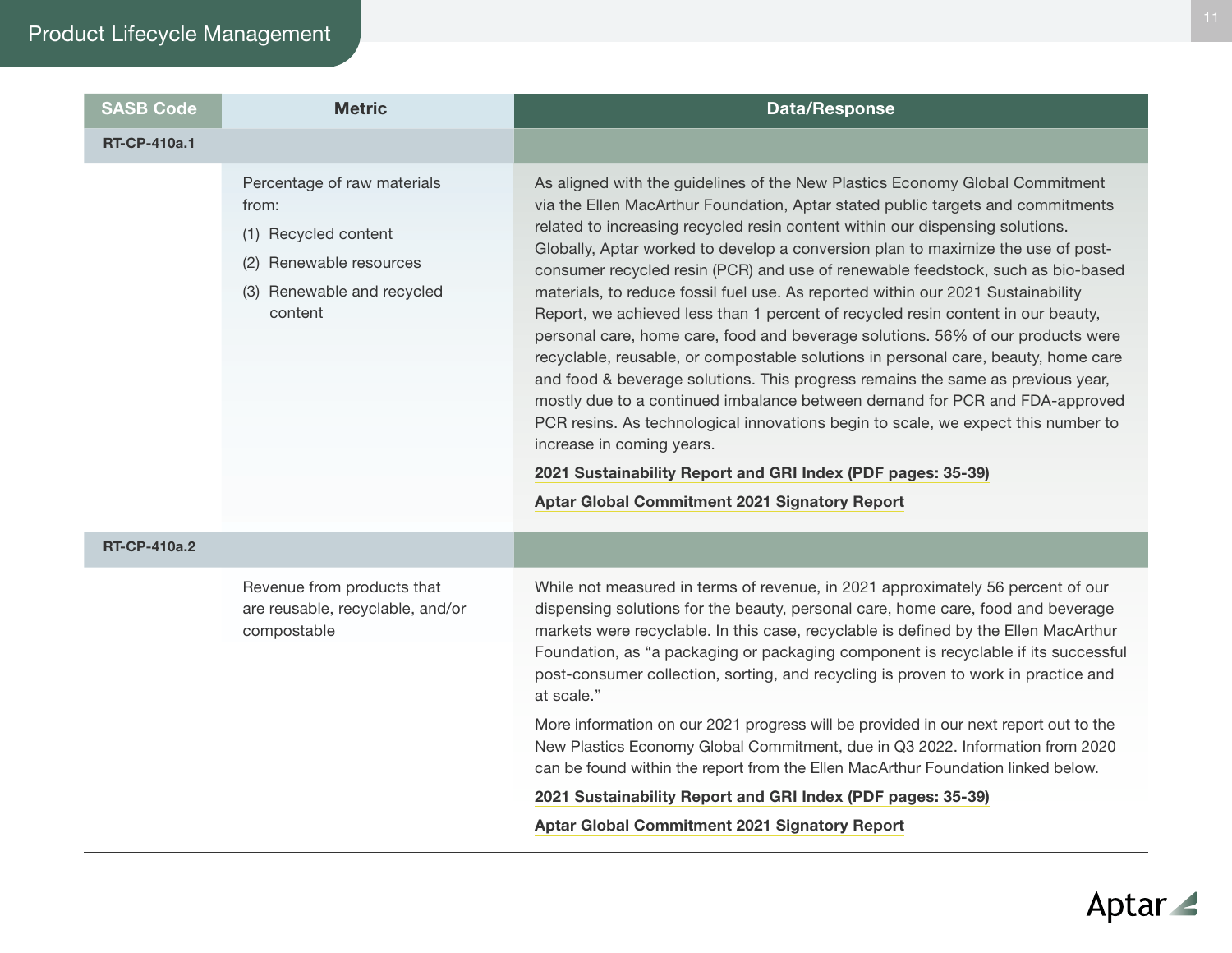# Product Lifecycle Management

| <b>SASB Code</b>    | <b>Metric</b>                                                                                              |                                                                                                           | <b>Data/Response</b>                                                                                                                                                                                                                                                                                                                                                                                                                                                                                                                                                                                                                                                                                                                                                                                                                                                                                                                                          |
|---------------------|------------------------------------------------------------------------------------------------------------|-----------------------------------------------------------------------------------------------------------|---------------------------------------------------------------------------------------------------------------------------------------------------------------------------------------------------------------------------------------------------------------------------------------------------------------------------------------------------------------------------------------------------------------------------------------------------------------------------------------------------------------------------------------------------------------------------------------------------------------------------------------------------------------------------------------------------------------------------------------------------------------------------------------------------------------------------------------------------------------------------------------------------------------------------------------------------------------|
| <b>RT-CP-410a.3</b> |                                                                                                            |                                                                                                           |                                                                                                                                                                                                                                                                                                                                                                                                                                                                                                                                                                                                                                                                                                                                                                                                                                                                                                                                                               |
|                     | Discussion of strategies to<br>reduce the environmental impact<br>of packaging throughout its<br>lifecycle | addresses the following life cycle stages:                                                                | Aptar seeks to design products and processes with people and the planet in mind.<br>As we design, develop and innovate our products, our strategy addresses<br>recyclability and reusability, resin conversion and sustainable design. Much of this<br>work is aligned to that of partners, like the Ellen MacArthur Foundation and others,<br>who have a vision to innovate products and supply chains in an environmentally<br>conscious way. Today, most of our product families have an Life Cycle Assessment<br>(LCA) built into the design process. Every analysis teaches us something new and                                                                                                                                                                                                                                                                                                                                                         |
|                     |                                                                                                            | Raw materials extraction<br>$\bullet$<br>and production<br>• Transportation<br>Manufacturing<br>$\bullet$ | • Packaging and distribution<br>$\bullet$ Use<br>• Reuse<br>• End of life                                                                                                                                                                                                                                                                                                                                                                                                                                                                                                                                                                                                                                                                                                                                                                                                                                                                                     |
|                     |                                                                                                            |                                                                                                           | The methodology, which is aligned with ISO 14040:2006 standards, evaluates<br>potential environmental impacts, including global warming potential, freshwater<br>consumption, land use, energy demand and fossil depletion $-$ and can analyze the<br>materials simultaneously for circularity and recyclability. In 2021, we achieved the<br>International Sustainability and Carbon Certification (ISCC) Plus certification for<br>10 of our European manufacturing sites, including all sites in Spain and Italy, with<br>more certifications to come in 2022. This certification showcases how our teams<br>are committed to reach our product sustainability goals in a fast and agile way.<br>The ISCC Plus certification enables all of our Aptar segments to provide our<br>customers with solutions produced from certified sustainable food grade resin at<br>a quality that is similar to that of conventional resin. Find the most recent list of |

*Continued on the next page*

Aptar's ISCC Plus certified sites [here](https://www.aptar.com/wp-content/uploads/2022/06/2022_0613-Aptar-Register-of-Certificates.pdf).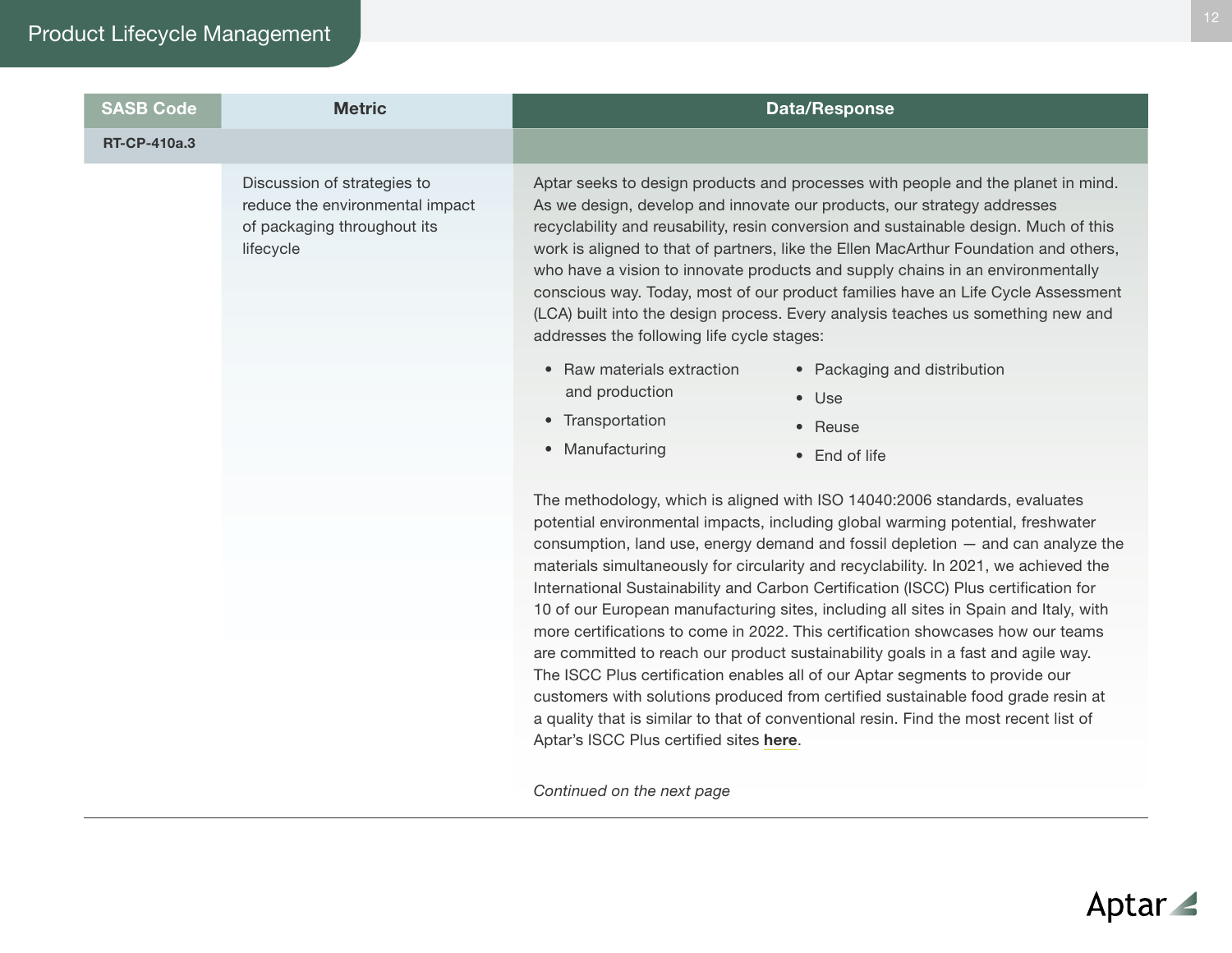| <b>SASB Code</b>    | <b>Metric</b>                                                                                              | <b>Data/Response</b>                                                                                                                                                                                                                                                                                                                                                                                                                                                                                                                                                                                                                                                                                                                                                                                                                                                                                                                                                                                                                                                                                                                                                                                                                                                                                                              |
|---------------------|------------------------------------------------------------------------------------------------------------|-----------------------------------------------------------------------------------------------------------------------------------------------------------------------------------------------------------------------------------------------------------------------------------------------------------------------------------------------------------------------------------------------------------------------------------------------------------------------------------------------------------------------------------------------------------------------------------------------------------------------------------------------------------------------------------------------------------------------------------------------------------------------------------------------------------------------------------------------------------------------------------------------------------------------------------------------------------------------------------------------------------------------------------------------------------------------------------------------------------------------------------------------------------------------------------------------------------------------------------------------------------------------------------------------------------------------------------|
| <b>RT-CP-410a.3</b> |                                                                                                            |                                                                                                                                                                                                                                                                                                                                                                                                                                                                                                                                                                                                                                                                                                                                                                                                                                                                                                                                                                                                                                                                                                                                                                                                                                                                                                                                   |
|                     | Discussion of strategies to<br>reduce the environmental impact<br>of packaging throughout its<br>lifecycle | Continued from the previous page<br>Through 2020 to 2021, Aptar continued to work towards our New Plastics Economy<br>Global Commitments. We have a defined global strategy which incorporates<br>segment and regional approaches to our commitments. This allows Aptar to<br>set objectives based on the specificities of each region and market while also<br>considering regional regulations on recycled plastic, recycling and reusability.<br>Aptar is building a plan to improve the recyclability of our products through<br>modification of existing products and development of new mono-material product<br>lines. Collaboration is integral as we work to achieve our targets. We are working to<br>deeply understand the future evolution of recycling technologies. As a member of<br>Ellen MacArthur Foundation's CE100 network, Aptar is leading a co-project focused<br>on Plastic Recyclability and Circular Innovations with the main goal focused on<br>the investigation of end of life scenarios in collaboration with waste management<br>authorities within cities. Additionally, Aptar has partnered with PureCycle<br>Technologies to develop PCR solutions compatible with our products' features<br>and using their ultra-pure recycled resin. Our current progress is highlighted<br>on our website. |
|                     |                                                                                                            | 0001 Bustainshility Denort and CDI Indox (DDE negge 25, 20, 8, 40)                                                                                                                                                                                                                                                                                                                                                                                                                                                                                                                                                                                                                                                                                                                                                                                                                                                                                                                                                                                                                                                                                                                                                                                                                                                                |

[2021 Sustainability Report and GRI Index \(PDF pages 35-39, & 49\)](http://aptar.com/esg/reporting-center/sustainability-reports/) [Aptar Global Commitment 2021 Signatory Report](https://ellenmacarthurfoundation.org/global-commitment/signatory-reports/ppu/aptargroup-inc)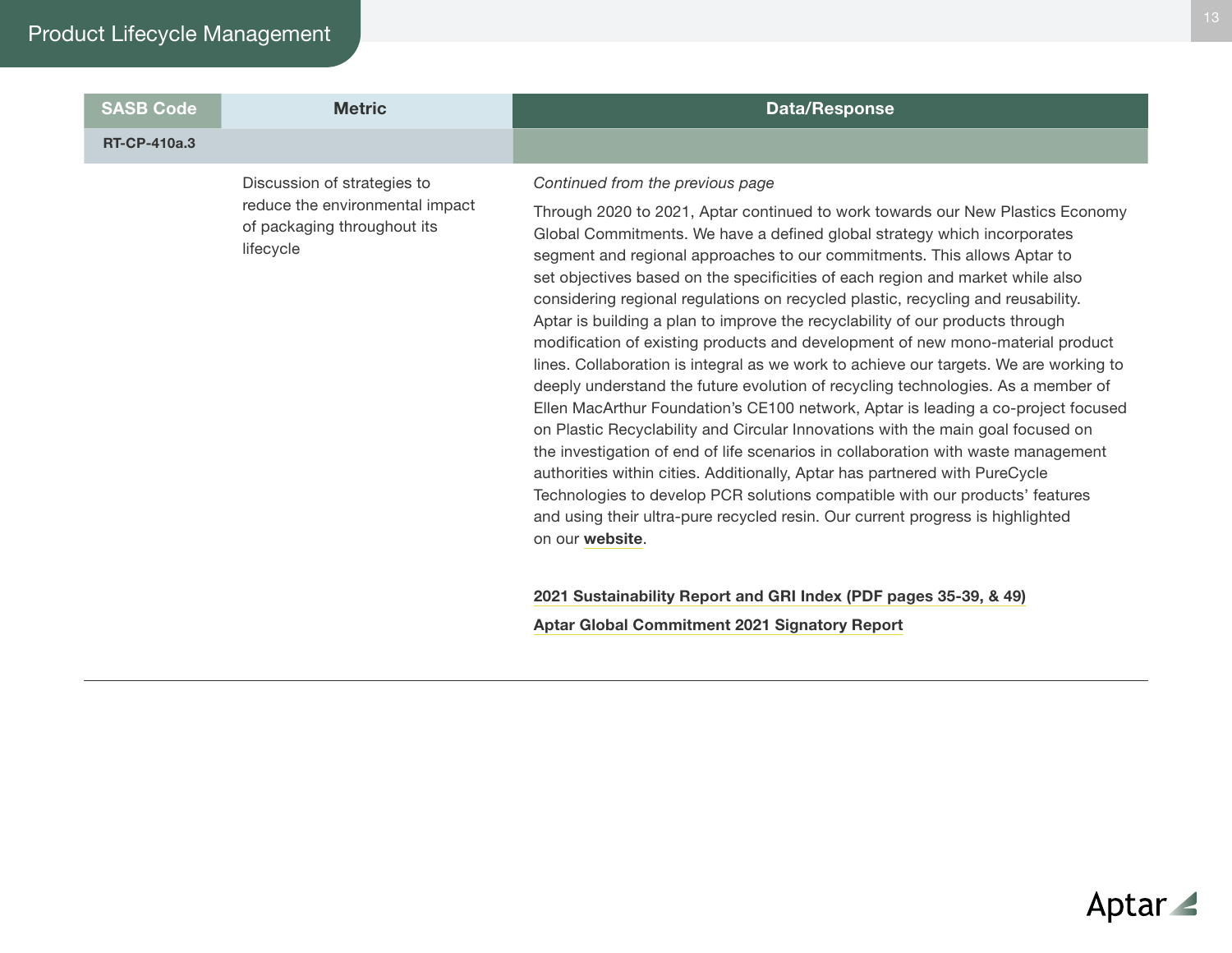# Supply Chain Management

| <b>SASB Code</b>    | <b>Metric</b>                                                      | <b>Data/Response</b>                                                                                                                                                                                                                                                                                                                                                |
|---------------------|--------------------------------------------------------------------|---------------------------------------------------------------------------------------------------------------------------------------------------------------------------------------------------------------------------------------------------------------------------------------------------------------------------------------------------------------------|
| <b>RT-CP-430a.1</b> |                                                                    |                                                                                                                                                                                                                                                                                                                                                                     |
|                     | Total wood fiber procured,<br>percentage from certified<br>sources | Aptar does not utilize any significant amounts of wood-fiber products to produce<br>finished products.                                                                                                                                                                                                                                                              |
| <b>RT-CP-430a.2</b> |                                                                    |                                                                                                                                                                                                                                                                                                                                                                     |
|                     | Total aluminum purchased,<br>percentage from certified<br>sources  | While Aptar does procure some aluminum to produce finished products, we<br>currently do not have full visibility on certifications. Resin remains our top<br>commodity spend and is the material in which we have the most purchasing<br>visibility. Plastic accounts for more than 73% of the "Purchased goods and<br>services" category of our Scope 3 emissions. |
|                     |                                                                    | 2021 Sustainability Report and GRI Index (Table 305-3, PDF page: 55)                                                                                                                                                                                                                                                                                                |